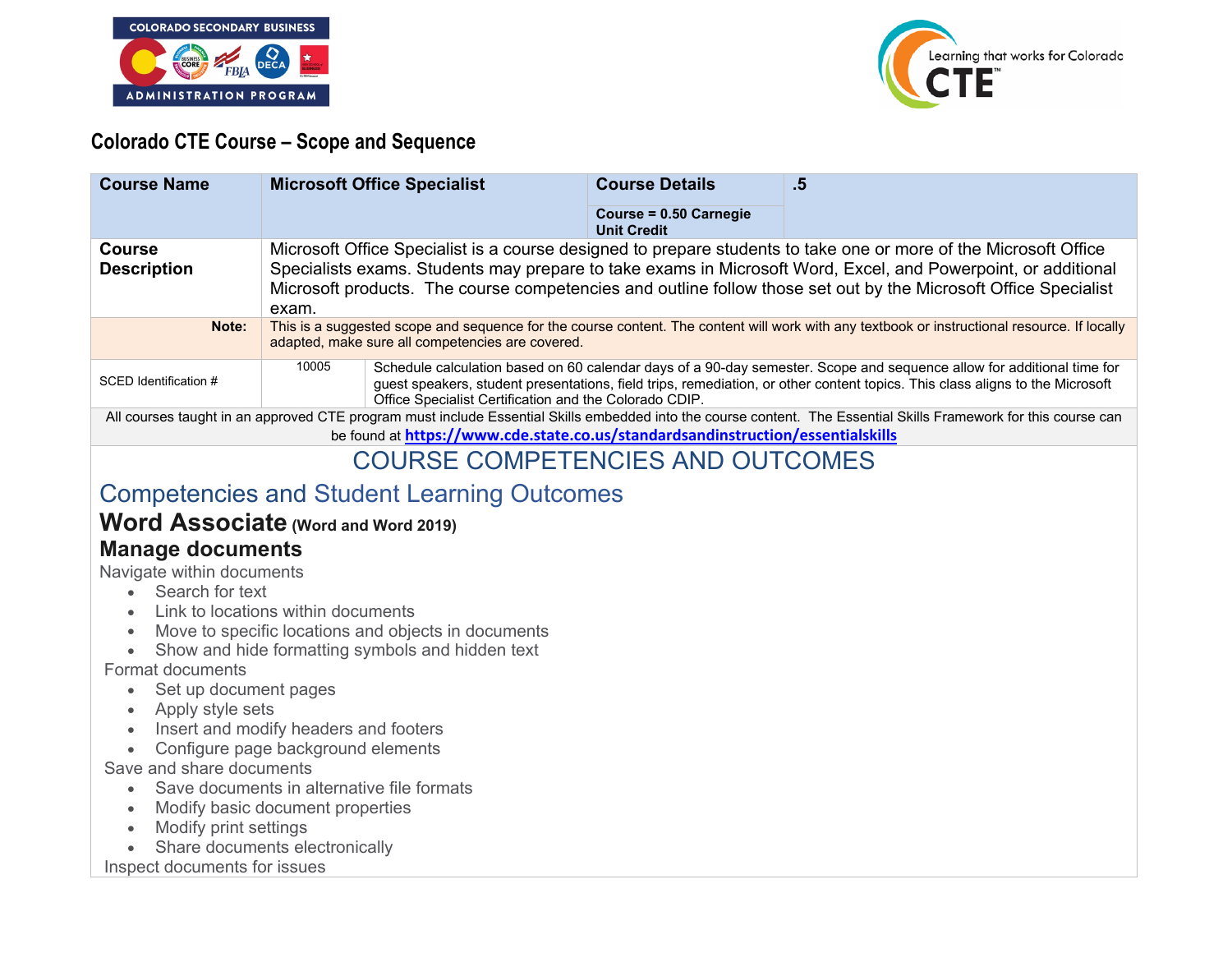



- Locate and remove hidden properties and personal information
- Locate and correct accessibility issues
- Locate and correct compatibility issues

#### **Insert and format text, paragraphs, and sections**

Insert text and paragraphs

- Find and replace text
- Insert symbols and special characters

Format text and paragraphs

- Apply text effects
- Apply formatting by using Format Painter
- Set line and paragraph spacing and indentation
- Apply built-in styles to text
- Clear formatting

Create and configure document sections

- Format text in multiple columns
- Insert page, section, and column breaks
- Change page setup options for a section

# **Manage tables and lists**

Create tables

- Convert text to tables
- Convert tables to text
- Create tables by specifying rows and columns

Modify tables

- Sort table data
- Configure cell margins and spacing
- Merge and split cells
- Resize tables, rows, and columns
- Split tables
- Configure a repeating row header

Create and modify lists

- Format paragraphs as numbered and bulleted lists
- Change bullet characters and number formats
- Define custom bullet characters and number formats
- Increase and decrease list levels
- Restart and continue list numbering
- Set starting number values

### **Create and manage references**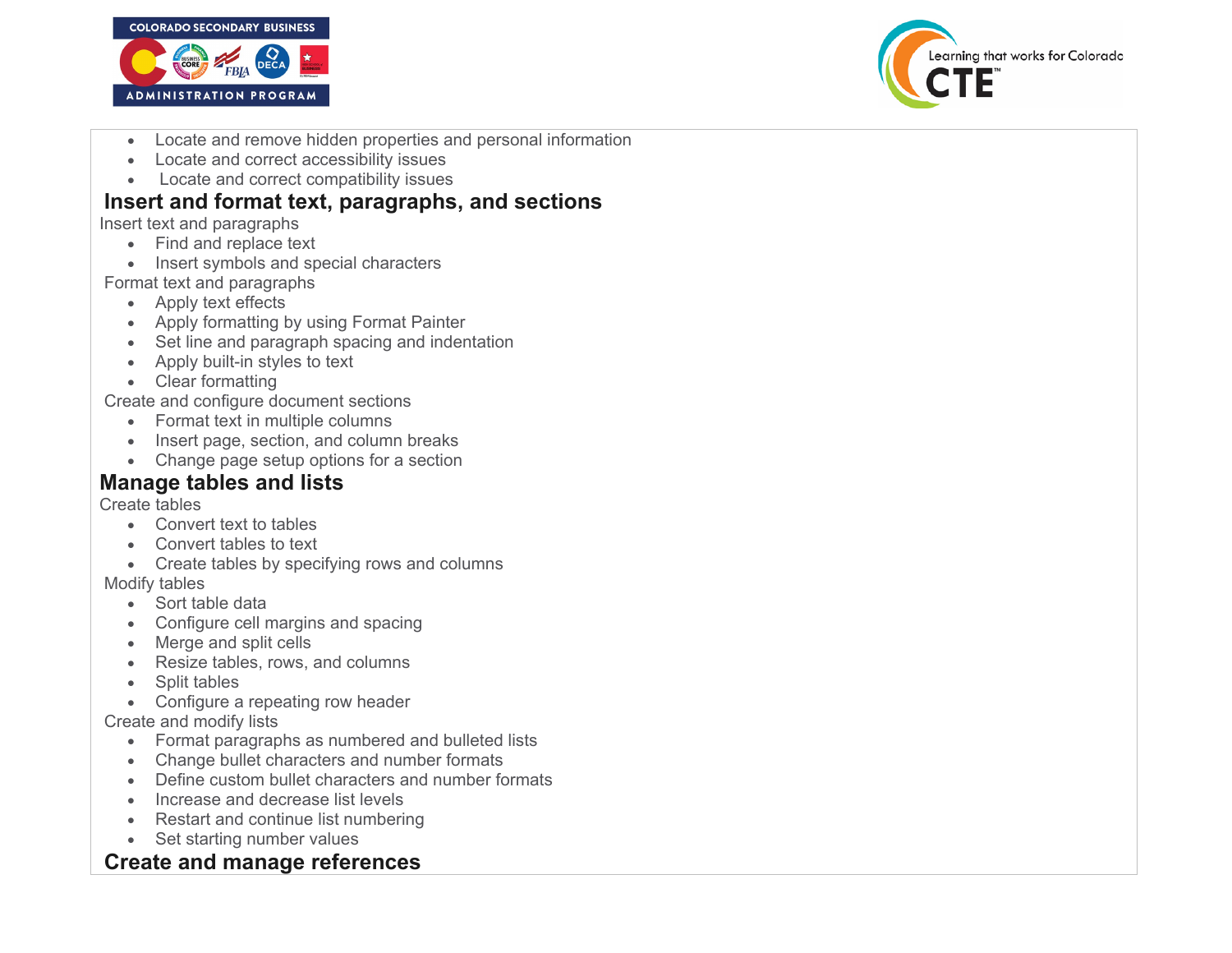



Create and manage reference elements

- Insert footnotes and endnotes
- Modify footnote and endnote properties
- Create and modify bibliography citation sources
- Insert citations for bibliographies

Create and manage reference tables

- Insert tables of contents
- Customize tables of contents
- Insert bibliographies

## **Insert and format graphic elements**

Insert illustrations and text boxes

- Insert shapes
- Insert pictures
- Insert 3D models
- Insert SmartArt graphics
- Insert screenshots and screen clippings
- Insert text boxes

Format illustrations and text boxes

- Apply artistic effects
- Apply picture effects and picture styles
- Remove picture backgrounds
- Format graphic elements
- Format SmartArt graphics
- Format 3D models

Add text to graphic elements

- Add and modify text in text boxes
- Add and modify text in shapes
- Add and modify SmartArt graphic content

Modify graphic elements

- Position objects
- Wrap text around objects
- Add alternative text to objects for accessibility

# **Manage document collaboration**

Add and manage comments

- Add comments
- Review and reply to comments
- Resolve comments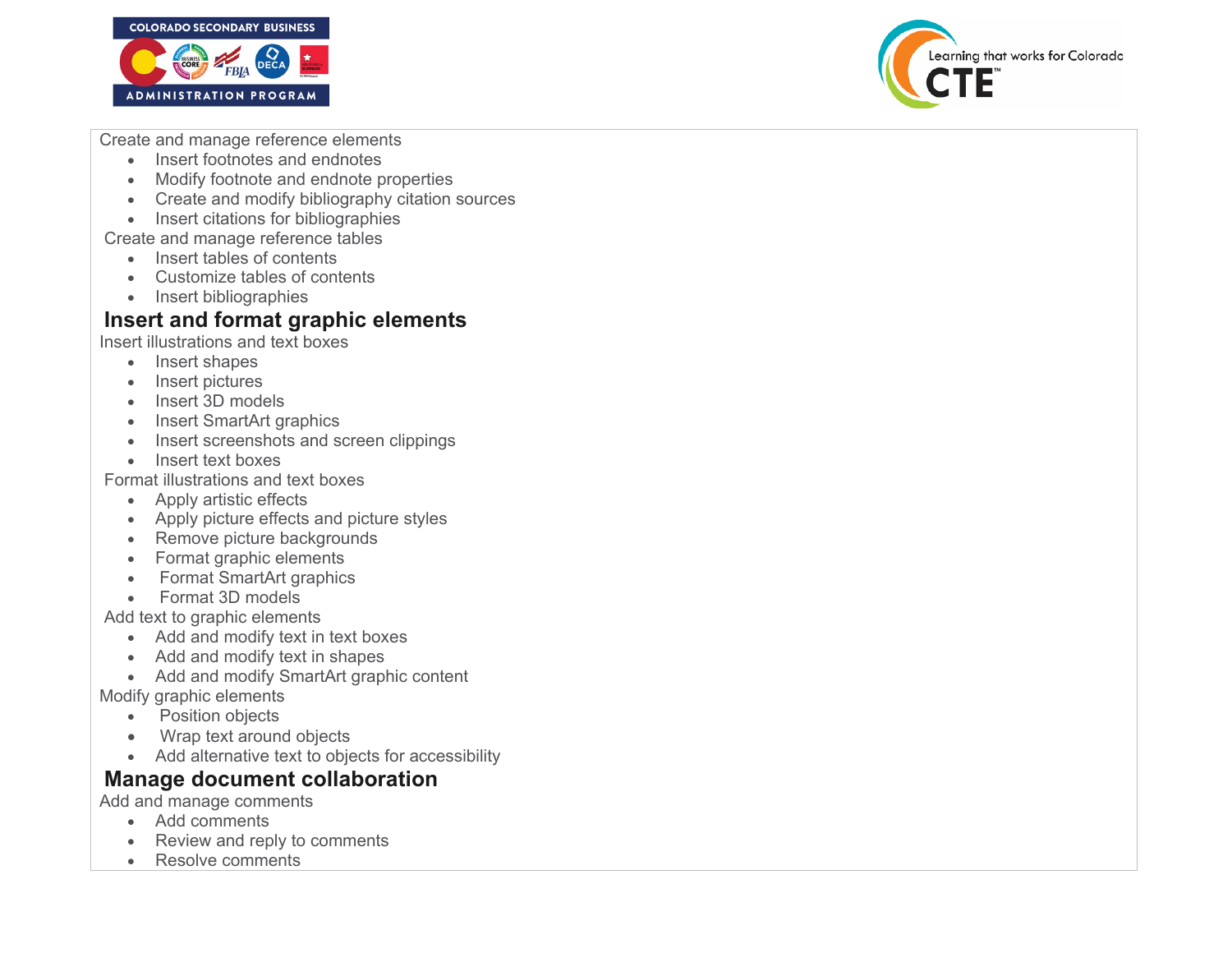

Learning that works for Colorado

• Delete comments

Manage change tracking

- Track changes
- Review tracked changes
- Accept and reject tracked changes
- Lock and unlock change tracking

# **Excel Associate (Excel and Excel 2019) Manage worksheets and workbooks**

Import data into workbooks

- Import data from .txt files
- Import data from .csv files

Navigate within workbooks

- Search for data within a workbook
- Navigate to named cells, ranges, or workbook elements
- Insert and remove hyperlinks

Format worksheets and workbooks

- Modify page setup
- Adjust row height and column width
- Customize headers and footers

Customize options and views

- Customize the Quick Access toolbar
- Display and modify workbook content in different views
- Freeze worksheet rows and columns
- Change window views
- Modify basic workbook properties
- Display formulas

Configure content for collaboration

- Set a print area
- Save workbooks in alternative file formats
- Configure print settings
- Inspect workbooks for issues

# **Manage data cells and ranges**

Manipulate data in worksheets

- Paste data by using special paste options
- Fill cells by using Auto Fill
- Insert and delete multiple columns or rows
- Insert and delete cells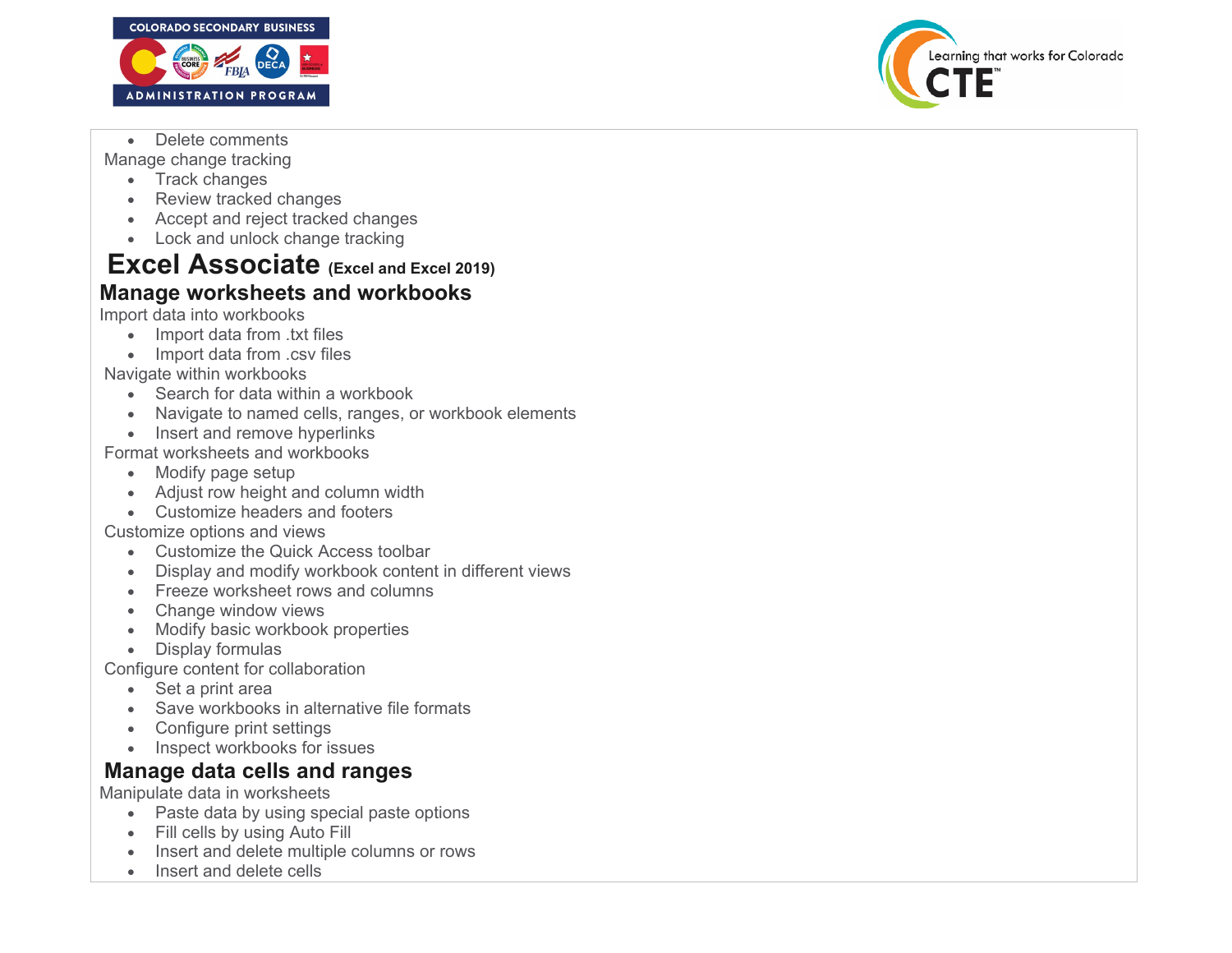



Format cells and ranges

- Merge and unmerge cells
- Modify cell alignment, orientation, and indentation
- Format cells by using Format Painter
- Wrap text within cells
- Apply number formats
- Apply cell formats from the Format Cells dialog box
- Apply cell styles
- Clear cell formatting

Define and reference named ranges

- Define a named range
- Name a table

Summarize data visually

- Insert Sparklines
- Apply built-in conditional formatting
- Remove conditional formatting

#### **Manage tables and table data**

Create and format tables

- Create Excel tables from cell ranges
- Apply table styles
- Convert tables to cell ranges

Modify tables

- Add or remove table rows and columns
- Configure table style options
- Insert and configure total rows

Filter and sort table data

- Filter records
- Sort data by multiple columns

### **Perform operations by using formulas and functions**

Insert references

- Insert relative, absolute, and mixed references
- Reference named ranges and named tables in formulas

Calculate and transform data

- Perform calculations by using the AVERAGE(), MAX(), MIN(), and SUM() functions
- Count cells by using the COUNT(), COUNTA(), and COUNTBLANK() functions
- Perform conditional operations by using the  $IF()$  function

Format and modify text

• Format text by using RIGHT(), LEFT(), and MID() functions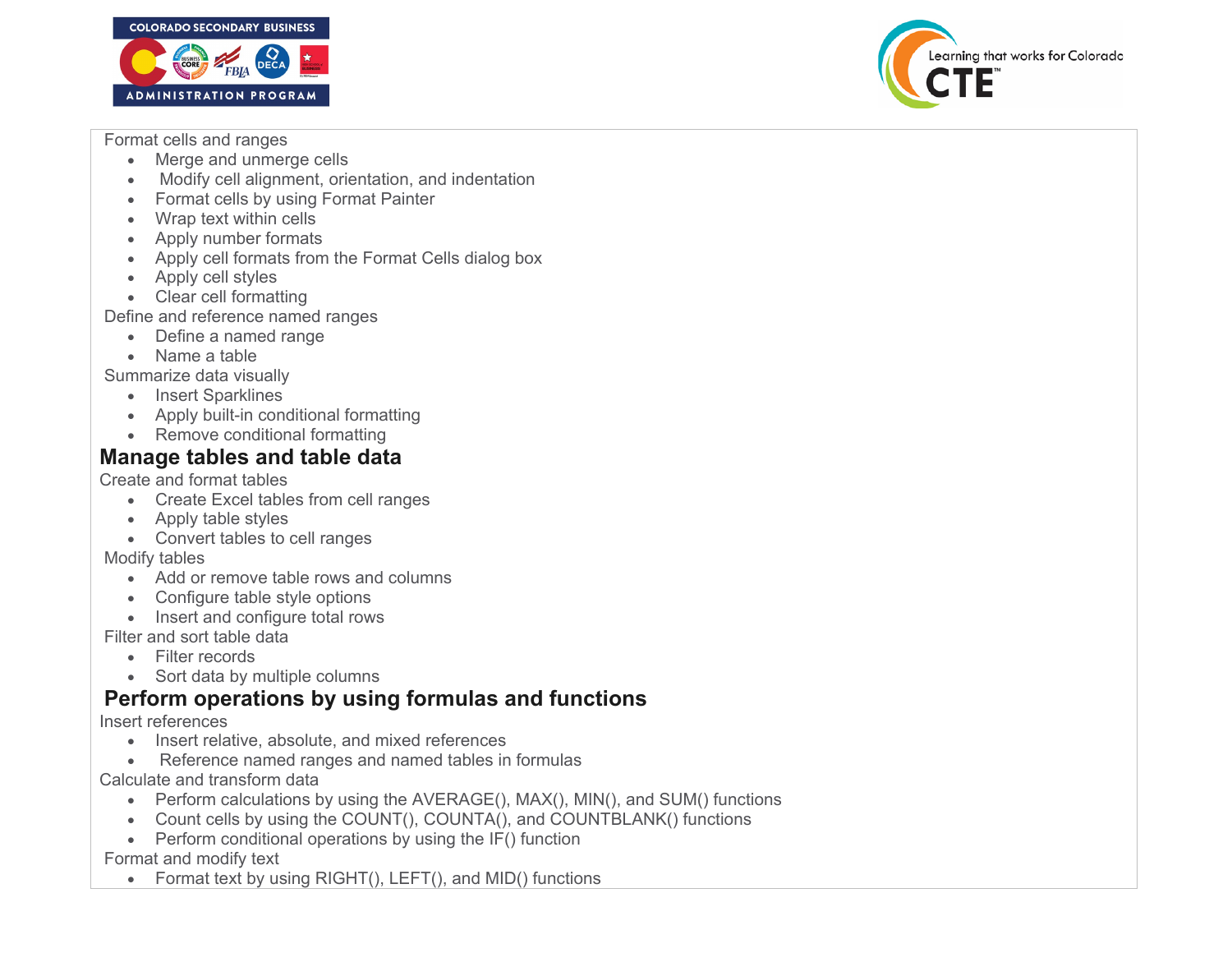



- Format text by using UPPER(), LOWER(), and LEN() functions
- Format text by using the CONCAT() and TEXTJOIN() functions

### **Manage charts**

Create charts

- Create charts
- Create chart sheets

#### Modify charts

- Add data series to charts
- Switch between rows and columns in source data
- Add and modify chart elements

#### Format charts

- Apply chart layouts
- Apply chart styles
- Add alternative text to charts for accessibility

# **PowerPoint Associate (PowerPoint and PowerPoint 2019)**

# **Manage presentations**

Modify slide masters, handout masters, and note masters

- change the slide master theme or background
- modify slide master content
- create slide layouts
- modify slide layouts
- modify the handout master
- modify the notes master

Change presentation options and views

- change slide size
- display presentations in different views
- set basic file properties

Configure print settings for presentations

- print all or part of a presentation
- print notes pages
- print handouts
- print in color, grayscale, or black and white

Configure and present slide shows

- create custom slide shows
- configure slide show options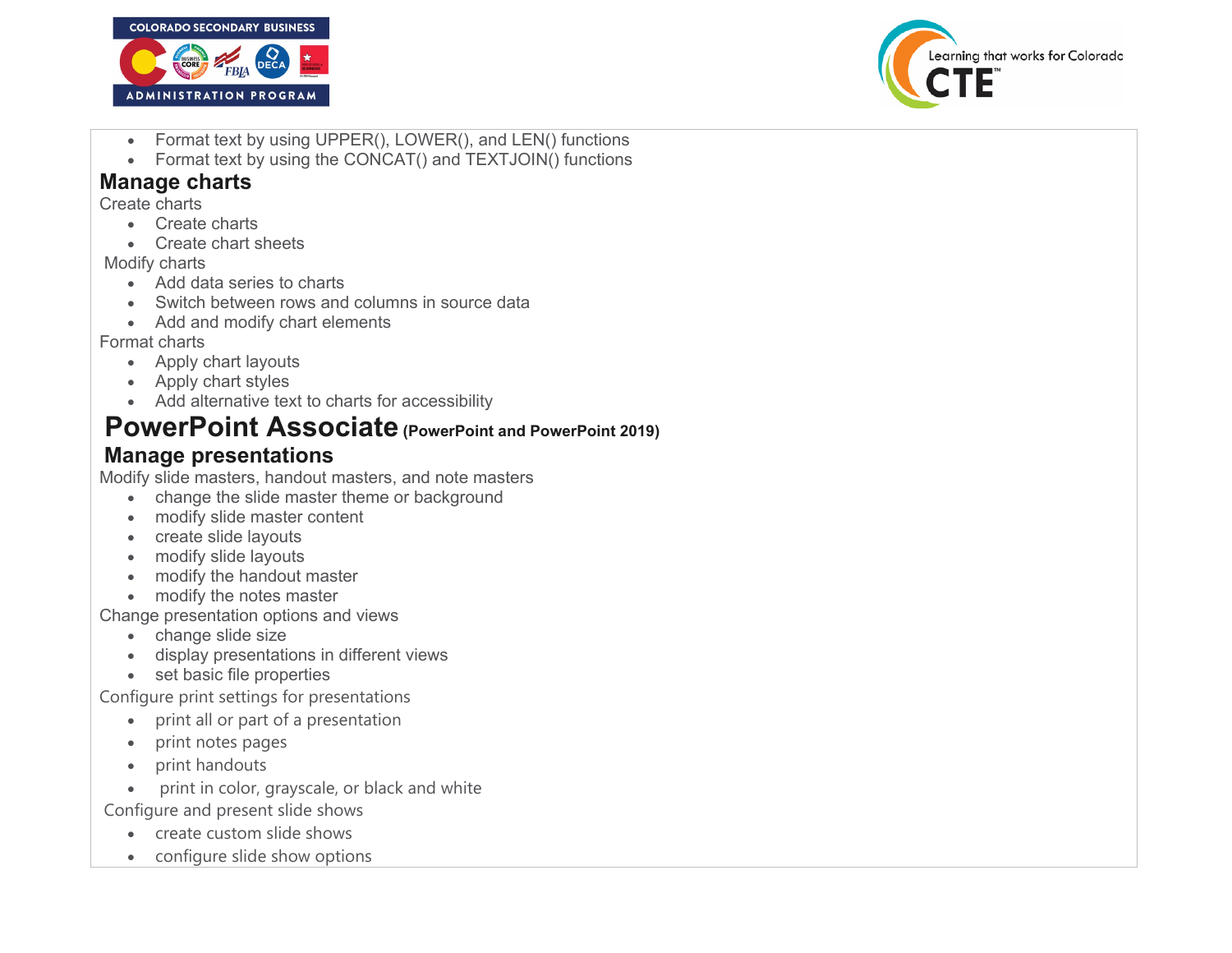



- rehearse slide show timing
- set up slide show recording options
- present slide shows by using Presenter View

Prepare presentations for collaboration

- mark presentations as final
- protect presentations by using passwords
- inspect presentations for issues
- add and manage comments
- preserve presentation content
- export presentations to other formats

# **Manage slides**

Insert slides

- import Word document outlines
- insert slides from another presentation
- insert slides and select slide layouts
- insert Summary Zoom slides
- duplicate slides

Modify slides

- hide and unhide slides
- modify individual slide backgrounds
- insert slide headers, footers, and page numbers

Order and group slides

- create sections
- modify slide order
- rename sections

### **Insert and format text, shapes, and images**

Format text

- apply formatting and styles to text
- format text in multiple columns
- create bulleted and numbered lists

Insert links

• insert hyperlinks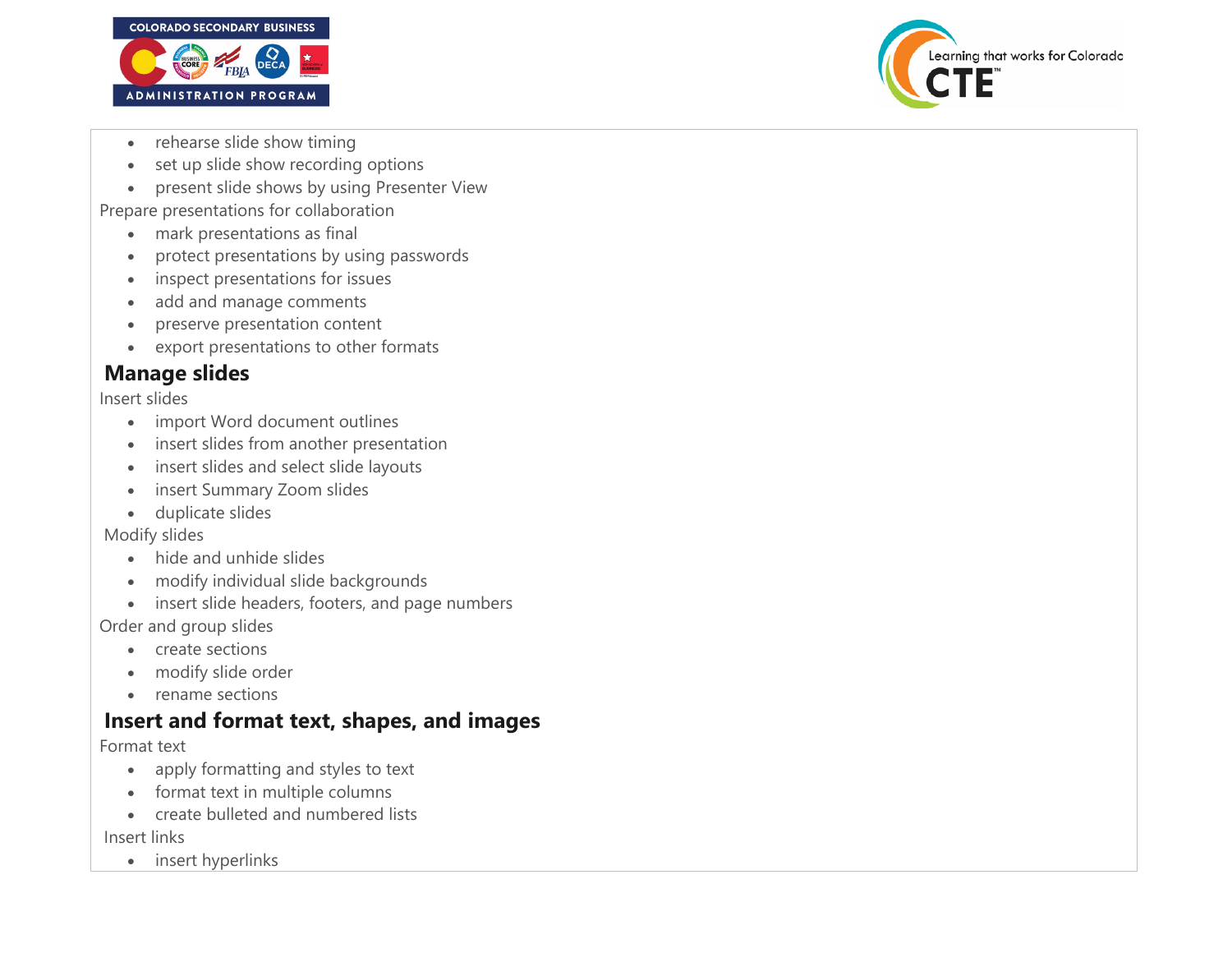



- insert Section Zoom links and Slide Zoom links Insert and format images
	- resize and crop images
	- apply built-in styles and effects to images
	- insert screenshots and screen clippings

Insert and format graphic elements

- insert and change shapes
- draw by using digital ink
- add text to shapes and text boxes
- resize shapes and text boxes
- format shapes and text boxes
- apply built-in styles to shapes and text boxes
- add alt text to graphic elements for accessibility

Order and group objects on slides

- order shapes, images, and text boxes
- align shapes, images, and text boxes
- group shapes and images
- display alignment tools

# **Insert tables, charts, smartArt, 3D models, and media**

Insert and format tables

- create and insert tables
- insert and delete table rows and columns
- apply built-in table styles

Insert and modify charts

- create and insert charts
- modify charts

Insert and format SmartArt graphics

- insert SmartArt graphics
- convert lists to SmartArt graphics
- add and modify SmartArt graphic content

Insert and modify 3D models

- insert 3D models
- modify 3D models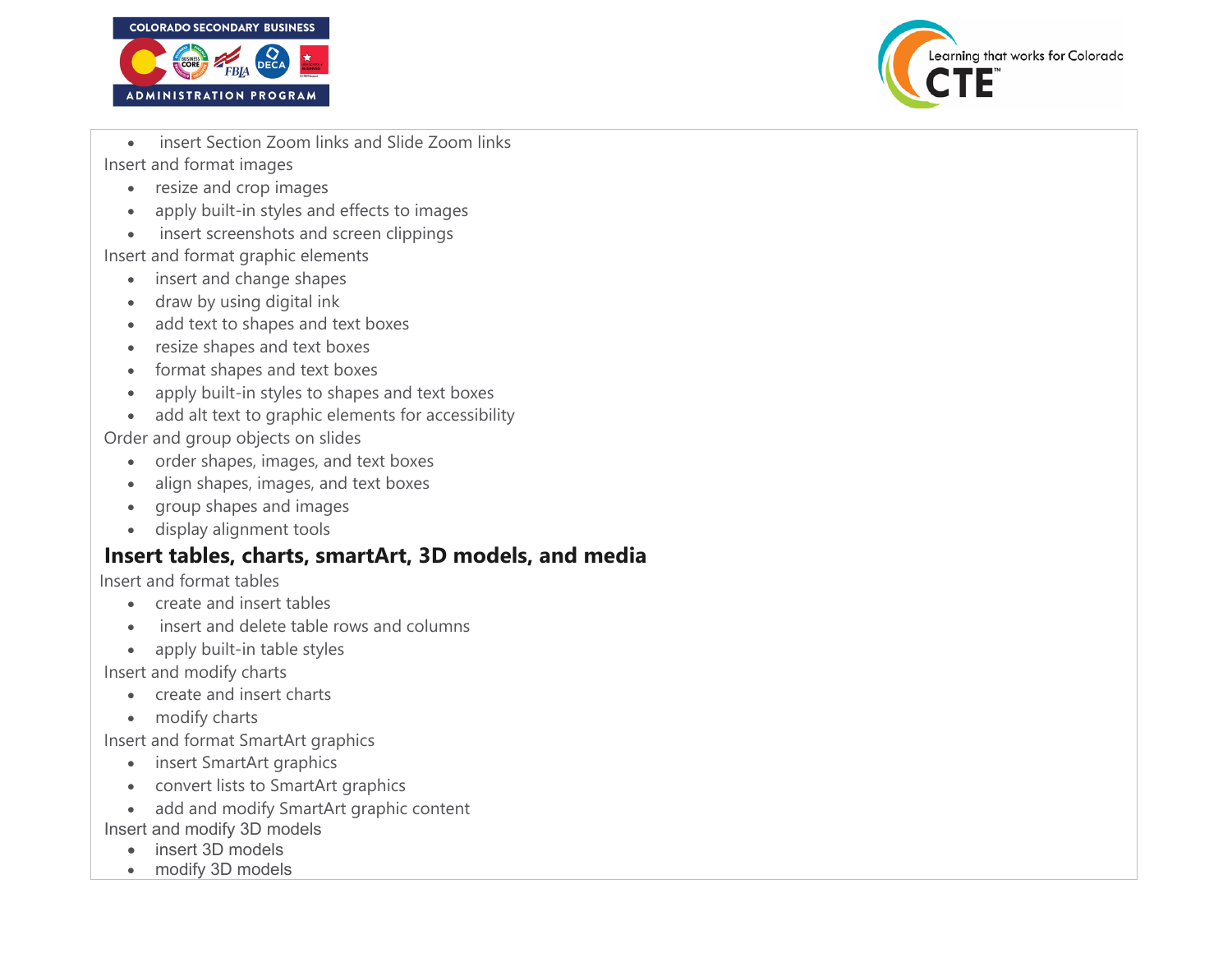



Insert and manage media

- insert audio and video clips
- create and insert screen recordings
- configure media playback options

## **Apply transitions and animations**

Apply and configure slide transitions

- apply basic and 3D slide transitions
- configure transition effects

Animate slide content

- animate text and graphic elements
- animate 3D models
- configure animation effects
- configure animation paths
- reorder animations on a slide

Set timing for transitions

- set transition effect duration
- configure transition start and finish options

**Additional Notes:** The course competencies and outline follow those set out by the Microsoft Certified exam. Please defer to the most current information from the Microsoft Specialist programs.